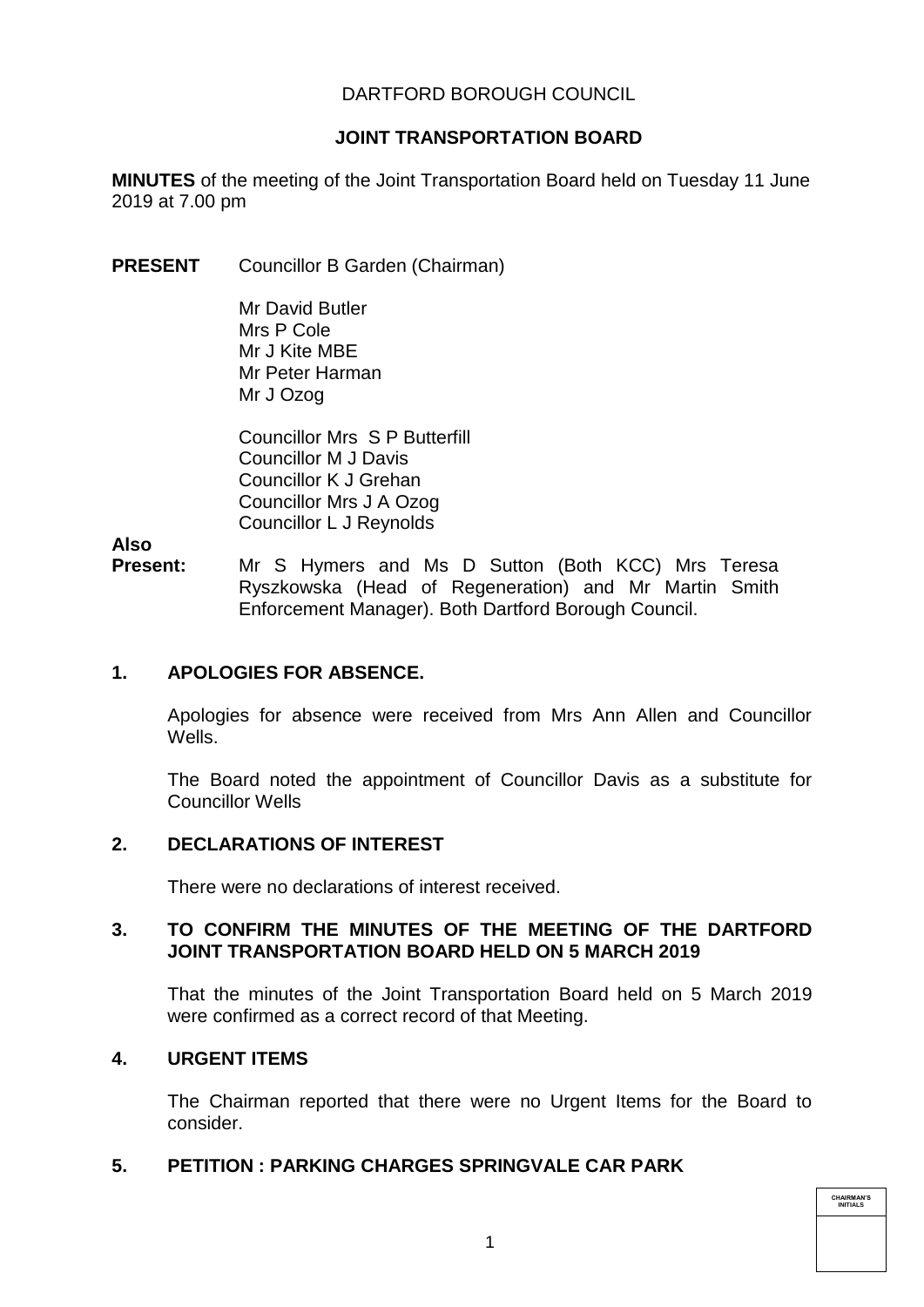The Board received a petition from local residents and users of the adjoining Gudwara, requesting that the Council shorten the operational hours of the Car Park in Spring Vale. Additionally the Board received a deputation from the petitioners supporting their request.

It was noted that the operating hours of the car park had been extended from 6.30 in the evening so that the charging period now ran up to 8.30pm.

It was claimed that the extension had impacted heavily on users to the extent that the car park was now severely under - utilised during evening times.

Having considered the petition and representations it was agreed that

- 1. A report be prepared for the Cabinet detailing usage levels and revenues generated by Town Centre car parks generally, if possible broken down to indicated specific time periods,
- 2. Arising from consideration of this report the Cabinet would review charging periods and possibly reduce charging periods if justified by the usage levels, and;
- 3. The Board receive an update on this matter in due course.

## **6. REFERENCES FROM OTHER COMMITTEES (IF ANY)**

The Clerk to the Board reported that there were no matters referred to the Board for consideration.

## **7. MATTERS ARISING**

The Chairman reported that, having reviewed the current format of this item, he intended to amend future reports so that Members could be informed when updates on specific issues could be expected, and where possible when items were originally considered.

Additionally it was noted that a number of issues had become redundant and therefore the Board reviewed the content of the report to remove such issues, and agreed that it be amended as set out below

#### **Item Action**

- **1. Fast Track** Future Developments. An ongoing matter which should be retained
- **2. Sensible Street Lighting:** This matter is now closed.

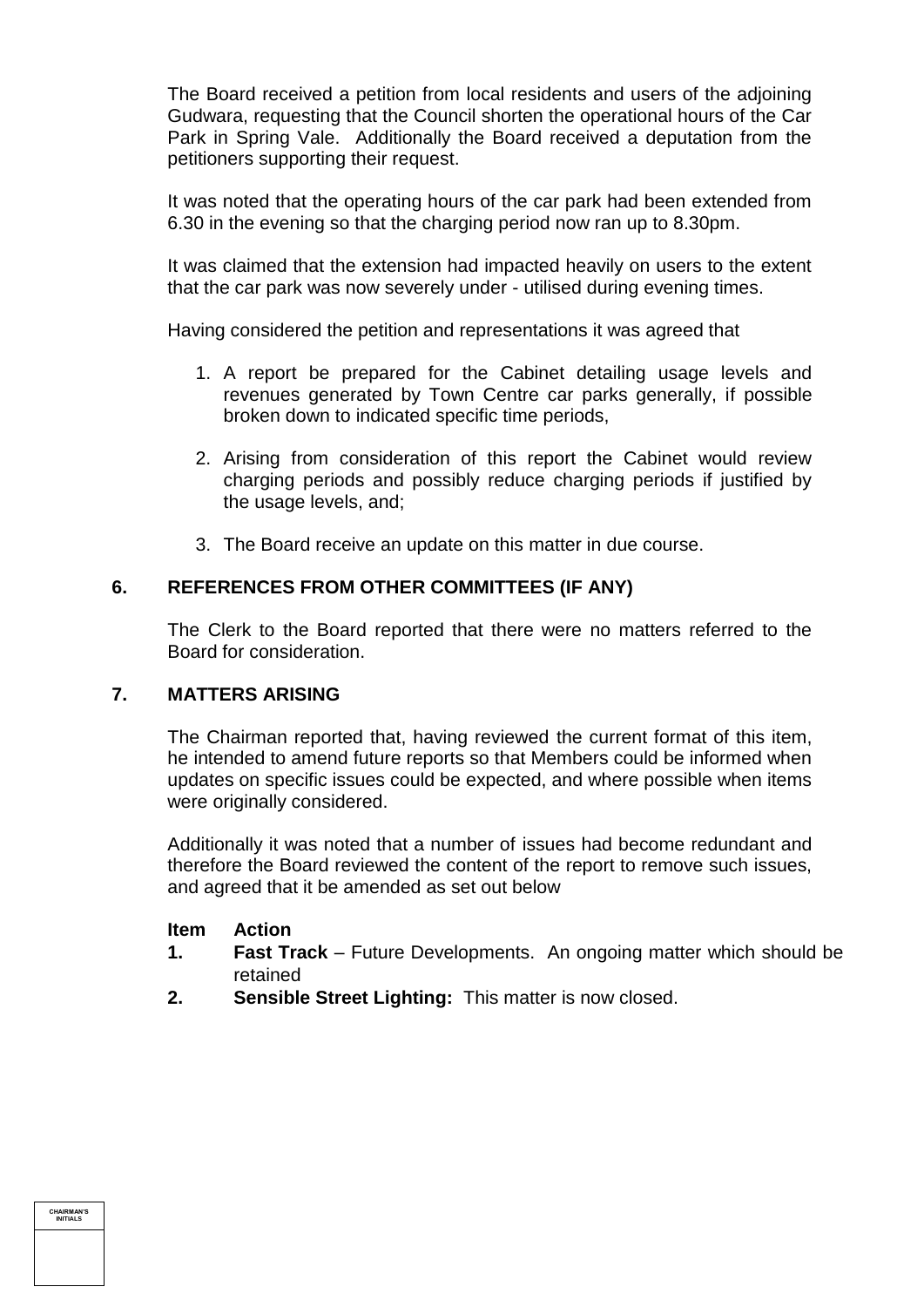## TUESDAY 11 JUNE 2019

**Item Action**

- **14.15. Bob Dunn Way: This matter is now closed.**
- **16. 4.17. Removal of Redundant Lamp columns and Stumps:** This matter is now closed.
- **18. 5.19. Parking Issues Ingress Park:** Yellow lines are to be installed by Crest Nicholson but the matter of TRO and enforcement needs to be addressed.
- **20. Misuse of Busways by Motorists:** The Board received an update on a trial of CCTV at the Ingress Park busway and noted that a full report would be presented to the Board in due course.
- **22. 7.23. Parking Control Issues: Common Lane Wilmington:** This matter is now closed.
- **24. 8.25. Traffic Congestion arising from the Dartford Crossing:** This is still an ongoing matter and Highways England are to be invited to the September meeting to report on issues.
- **26. Pedestrian Safety Fastrack Routes:** This issue related to a number of incidents which took place on busways after passengers had alighted from vehicles. Mr Hymers has agreed to look into this and report back to the Board.
- **28. 10. 29. Maiden Lane Dartford: Traffic / Parking Issues.** Enforcement statistics indicate that this matter has been resolved, and the matter is now closed.
- **30. 11. 31. Leigh Technical College area, Parking Issues:** Enforcement statistics indicate that this matter has been resolved, and the matter is now closed.
- **32. 12. 33. Feedback on various traffic regulation issues:** This matter is now closed.
- **34. 13.5. Access Gate between Fastrack and Darenth Road:** This matter is now closed.
- **36. 14. 37. Increased Pavement Provision for A225 Dartford Road at Sutton at Hone and Hawley:** The implementation of a scheme has been halted as more pressing matters have emerged that have greater priority.
- **38. 15. 39. Dropped Kerbs / Amendments to TRO:** A report on this was to be presented to the Cabinet but the lack of a suitably qualified Officer has delayed matters.

# **8. FASTRACK**

The Chairman introduced Mr Shane Hymers the Fastrack Development Manager who reported verbally on the trial of Electric vehicles on the Fastrack routes, and on a draft report profiling the passenger population on the Fastrack catchment.

Mr Hymers reported that the trial of Electric buses on Fastrack in 2018 had proved very successful and demonstrated the way forward in public service transportation. He also explained that through partnership with Compaid, a trial of Kent's first fully electric minibus was imminent. Compaid operate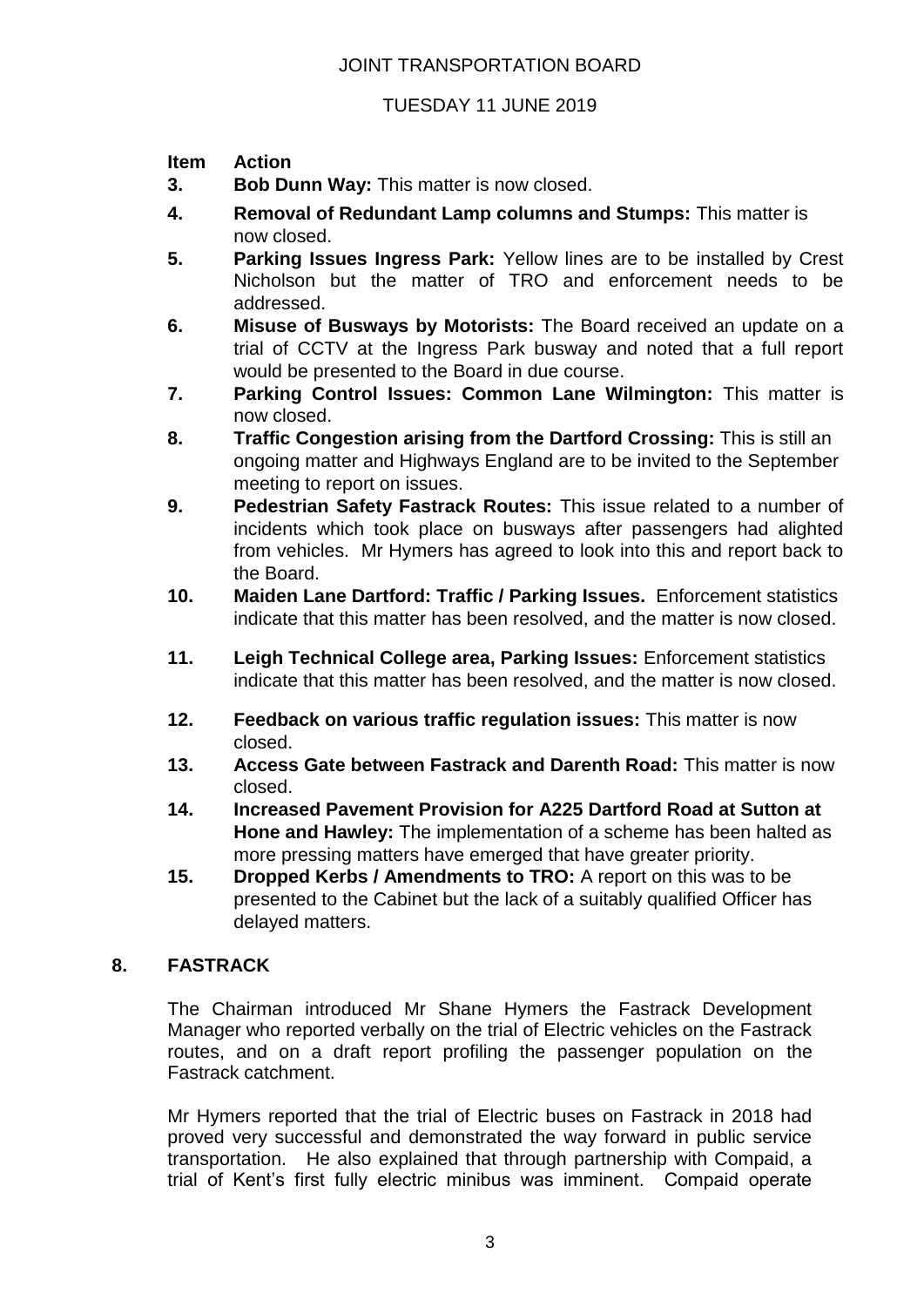KCC's Dial - a - Ride services in West Kent (Kent Karrier), including Dartford.

Mr Hymers also informed the Board of a passenger survey undertaken by consultants analysing the characteristics of Fastrack passengers.

He apologised that the reports had not been included as part of the Agenda and undertook to ensure that copies were circulated to Board Members.

Mr Hymers also informed the Board that a report on a trial of the use of CCTV to enforce traffic regulations on the Fastrack routes was being compiled and would be presented to the Board as soon as possible. In general terms the trial had proved that Camera Enforcement was viable and that a strategy was being developed by KCC for issuing tickets to offending motorists.

The Chairman thanked Mr Hymers for his report.

#### **9. CHAIRMAN'S UPDATE**

The Chairman, Councillor Garden, had placed on the Agenda a question relating to traffic congestion arising from the Dartford Crossing.

While some general information was available on this issue, it was understood that a fuller picture would be available from Highways England.

Accordingly it was agreed that the Clerk to the Board should contact Highways England and request that a representative attends a future meeting to present a report on the matter.

In addition the Head of Regeneration, Teresa Ryszkowska, informed the Board that the Planning Application for the redevelopment of Howbury Park in Bexley to a Strategic Rail hub had been refused by the Planning Inspectorate.

The development if allowed would have placed an unacceptable strain on the local road infrastructure as heavy vehicles using the hub would have used local routes to access motorways and the Dartford Crossing.

#### **10. MEMBERS ENQUIRY ITEMS**

Councillor Matthew Davis asked how he could pursue issues with KCC once they had been reported to County Officers, if significant delays responding were encountered.

It was noted that it was possible to interrogate the KCC Highways web site if an enquiry reference number was available, but should this not be effective then matters could be raised through the Local County Councillor for them to chase.

Arising from, this Councillor Davis queried the length of time taken to respond to a matter of road safety at Holy Trinity School, Chatsworth Road which he had raised in January 2019. He believed that the school had doubled in size in the past 5 years and that there was almost no provision for parent parking, without causing road safety issues.

**CHAIRMAN'S INITIALS**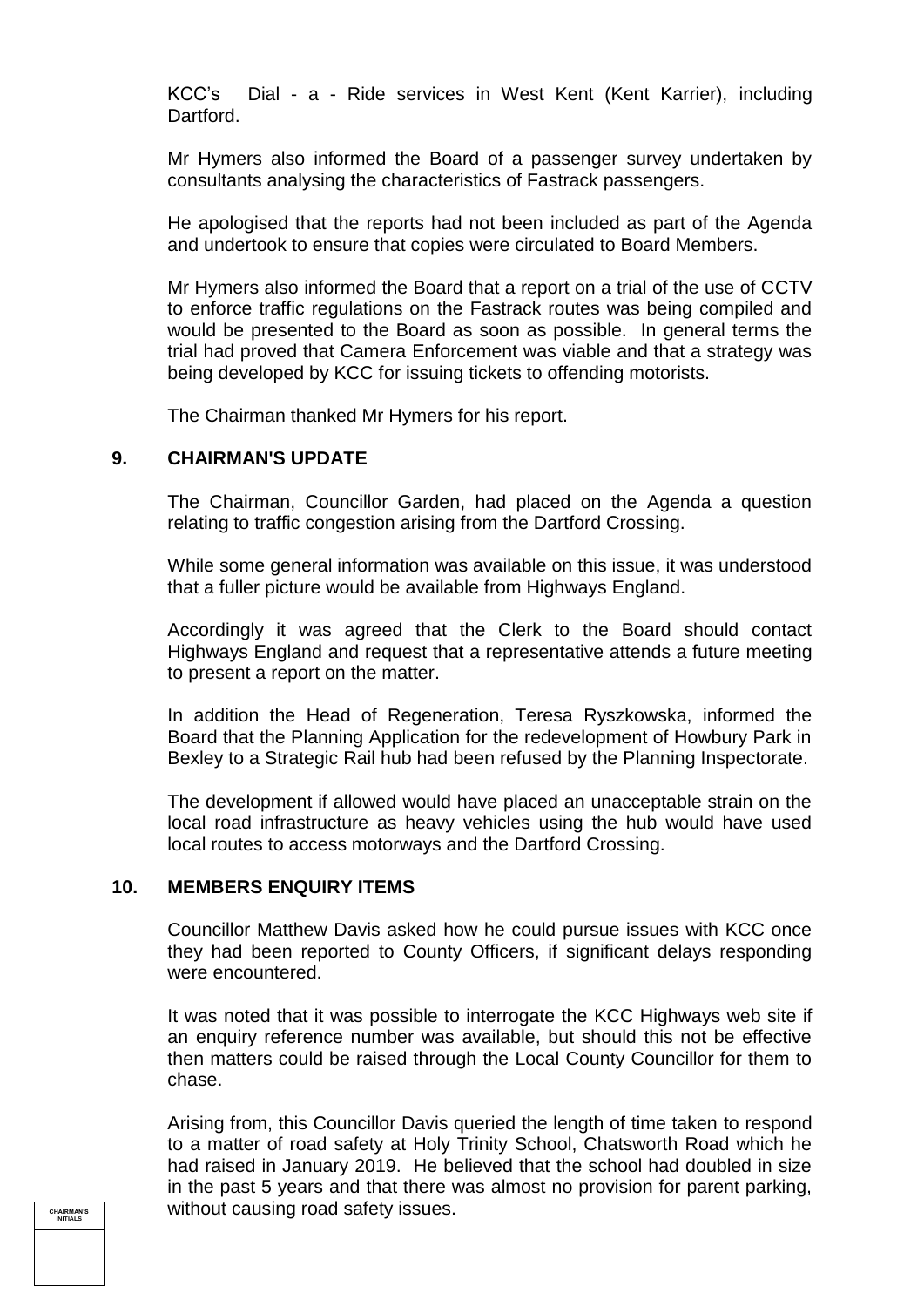#### JOINT TRANSPORTATION BOARD

#### TUESDAY 11 JUNE 2019

Denise Sutton undertook to raise this matter with the safety team at KCC and report back to the Councillor direct as he was a substitute Member and would possibly not be at the next Board meeting.

With regard to matters relating to school road safety, it was reported that there were parking / traffic issues surrounding Brent Primary School in Stone.

The issues were related to parents stopping to drop children at the school and had been exacerbated recently by the School's decision to close the drop off point which had been previously available to parents.

While recognising the particular problems at the School, it was accepted that the prime reason for these issues was the parents themselves, and until a change in attitudes / habit was achieved then these problems will continue.

However in this particular case some relief from the problems may be accomplished if the "drop off" point were to be re - instated, although the co operation of the School would be needed.

Teresa Ryszkowska undertook to check if the establishment of a drop off point was a condition imposed when the plans for the school were approved.

Mr Ozog asked if there was a plan which showed the ownership of all alleys, access ways and footpaths across the Borough as queries relating to these often arise.

Ms Sutton explained that no such a plan existed but that such matters can be resolved by raising a query with the KCC on line service. She further undertook to prepare a brief note explaining how this could be done for circulation to Board Members.

Councillor Grehan asked if the area surrounding Kingsley Avenue could be inspected as she had been informed that ambulances were having difficulty with access to the area.

The Councillor also introduced a briefing relating to a Government Road Safety Fund and suggested that as Dartford had a number of roads classified in the "Most Dangerous" statistics then it would be sensible if KCC were to lobby Government for funding to address matters.

Finally Mr Kite asked if the Board had received information relating to the major highways works in Dartford Town Centre. The Clerk informed Members that they had received an initial briefing in December 2018, and that a further report would be made to the September Board meeting.